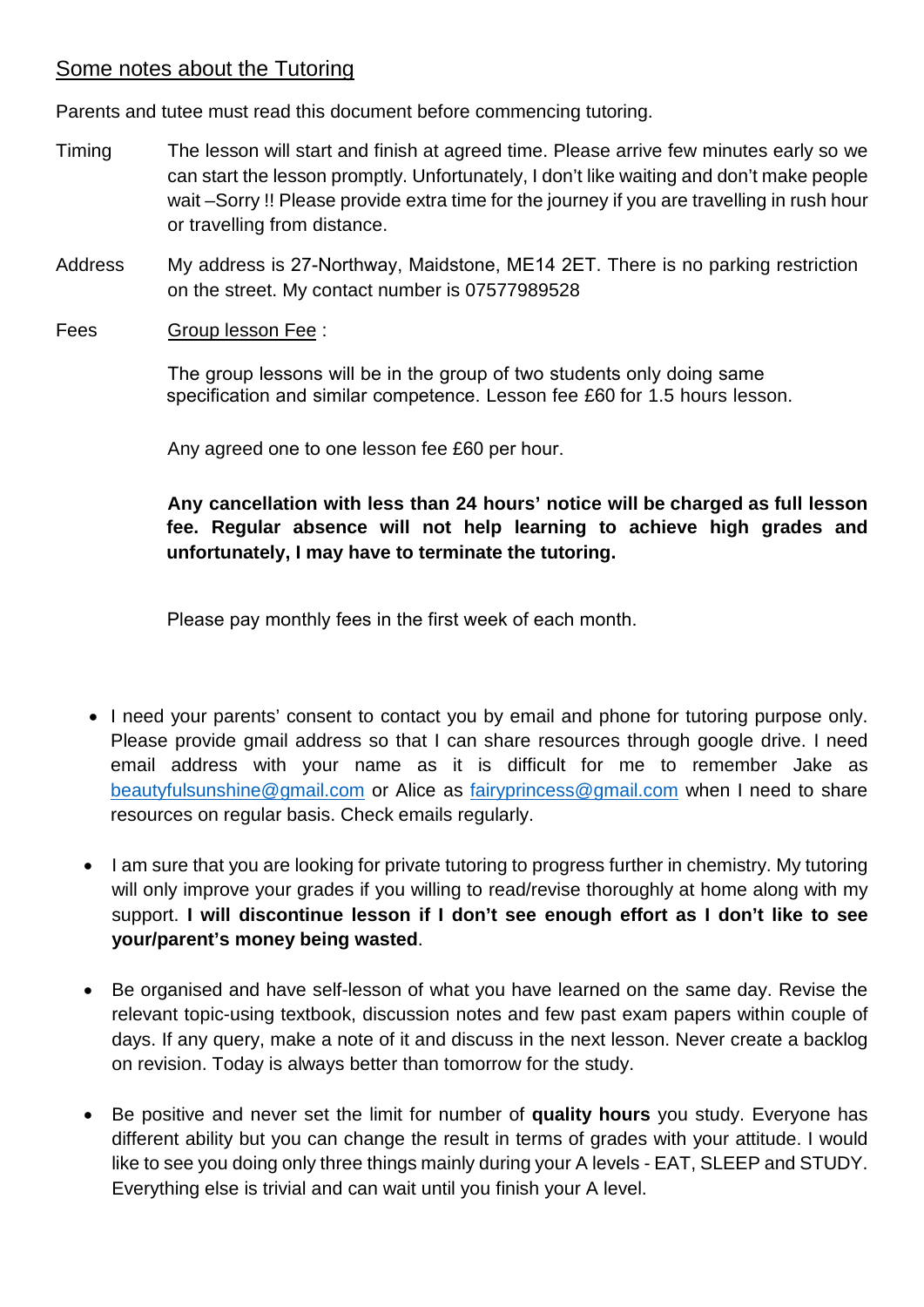• Use all the term breaks and first year summer holidays for cumulative revision. Don't forget that even if you are in second year, you still need to revise the first year content as you will get assessed at the end of second year. Unfortunately, doing first year revision only after Easter will be too late and you won't have enough time as you are still trying to cope up with second year content.

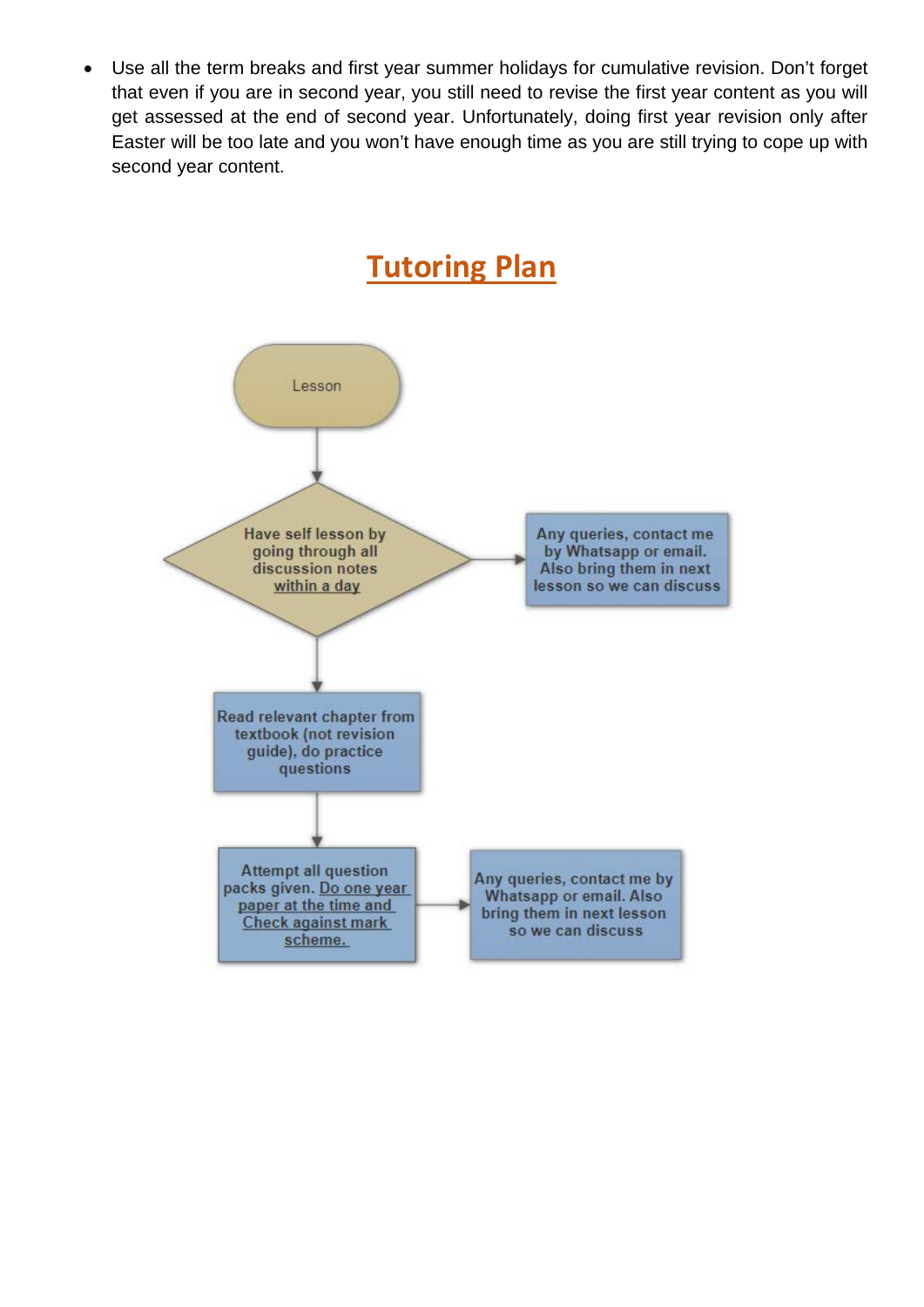## **Some tips for revision**

These are tried and tested revision techniques, which I strongly believe keys to success. You should try them at least for a month before making decision on usefulness…..

#### 1. Repeat, repeat, repeat

Repeating things is the best way to remember. You should go over the same things over and over, but not all in one go. You repeat a bunch of things at the same time in flash card format.

#### 2. Flashcards

Use all my notes and the specification and turn all that information into flashcards. I remember them better if I do that by hand

#### 3. Test yourself

Once you have learned and revise the topic, recalling is very important to see how much you have remembered after few days of studying. Challenge yourself randomly (while going to school, during the lunch break, while watching commercial on tele etc.) to recall key points of the topic that your learned. If you can recall then it will boost your confidence and if not then time to revise the topic more rigorously.

#### 4. Learn together

"I find testing each other really effective. Asking each other questions can allow us to see what we know and don't know so we can help each other on our weak areas."

#### 5. Cover and write

"When it comes to pure memory, I like to 'cover and write'. I cover up my notes and write down what's there. It's a simple way of finding of how much you know."

#### 6. Make it visual

"I'm a very visual learner, so I try to make all the information eye-catching with detailed, colourful diagrams."

#### 7. Mnemonics

"For specific lists I like to use mnemonics. The more stupid, the better. I say them to myself every day, and at the start of every exam the first thing I do is write the initials down somewhere. "

#### 8. Rewrite

"I find that rewriting things out again and again is a good way of getting information to stick, and recently I've started making small revision cards so that I can divide my content into smaller chunks which will be easier to commit to memory. "

#### 9. Talk to yourself

"I say a lot of stuff out loud when I'm revising. I would say you are revising thrice with this technique- firstly your mind need to think what to speak, secondly while you hear what you speak and finally you analyse information that you hear (mostly subconsciously)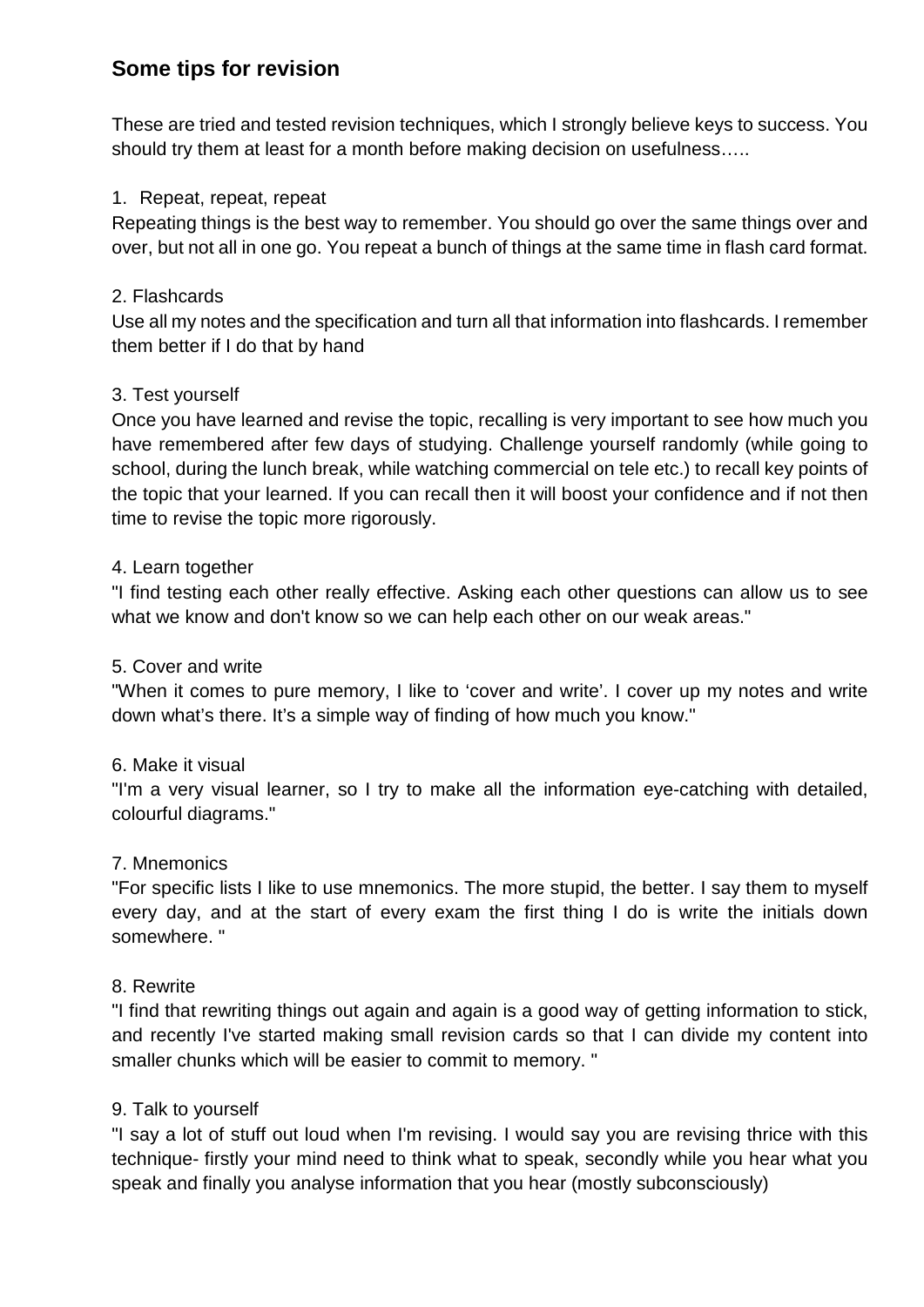## 10. Stick it up

"If there is a fact, or equation that I just haven't got a choice but to memorise, I tend to make a card and stick it on the wall above my desk. Every time I sit down to do some work and glance up it's just there."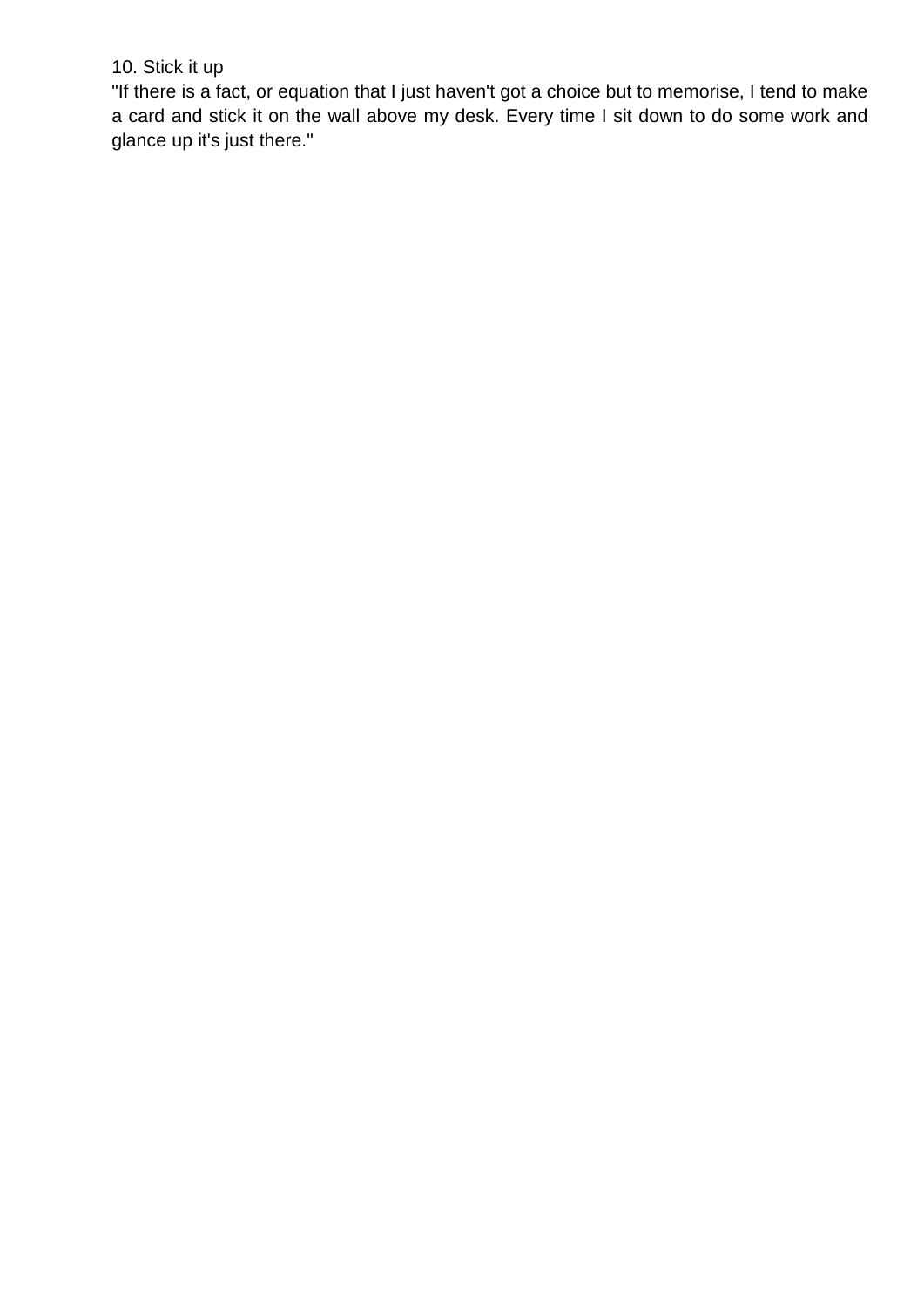Dear Tutees,

You are doing A level for the first time and may be the only time in your life. As your tutor, I expect that you try your level best in learning. Over the years, I have found that students would have hope of A or A\* grade but not enough effort to achieve the target. The major issues are

- 1. Transition from GCSE to A level. The number of newer concepts you need to learn and understand is much higher in order to achieve every single mark. If I put down in the simplest possible way, GCSE at the bottom of the shard building while the A level at the top.
- 2. Your competency level- Everyone is born with certain degree of competence.
- 3. Your attitude- This is THE key. I would say "everyone is born with certain degree of competency, but your attitude will lead you to the success"
	- I come across few students, who would have good competence and still working hard to achieve further. That's great!! I still have many challenges for you to enhance your understanding and making sure that you secure highest possible grade.
	- I also come across students (even with good competence) but laid back in their studies and unfortunately struggle to achieve good grades. I try to motivate, encourage those students but after certain warning would stop tutoring. I feel that its waste of parent's money and my time- I am sure you do not want to be one of them.
	- Some students with moderate competence/not doing well due to lack of support at school but wants to put effort in to studies along with my tutoring (look at the next page to better understand what do I mean by effort), I like them the most!! It is good to see young adult trying hard to overcome the competence to achieve something that he/she has a dream. I have had various students who moved from D or E to A in their final exam and doing medicine at UCL/King's and other Russel group Universities.

What does it mean by hard work?

- Organised yourself- Prepare Study timetable (rigorous) and stick to it. Make sure you file your notes, keep track of studies.
- Number of hours This is crucial. You are young adult and in the full time education so apart from sleeping and eating, the only focus should be studying with bit of time relaxing.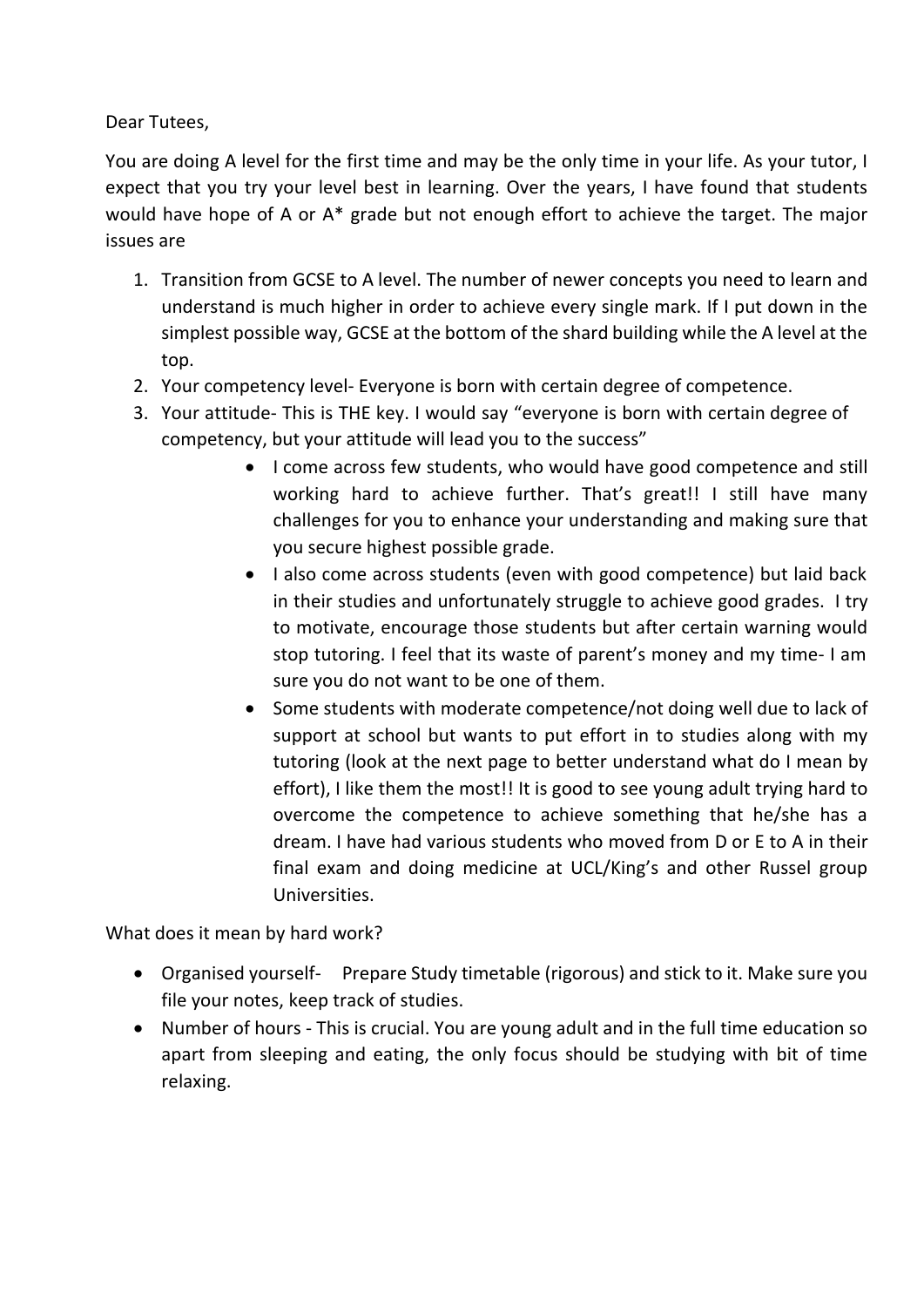The timetable may vary depend on individual circumstances. However, number of quality hours for study should remain more or less same.

For example,

### **Weekdays:**

5.45 am wake up, get ready and by 6.30 am, you should be studying for at least one hour before the school.

Coming back to home from school say for 4 pm. If you are going to bed at 10 pm (to have good 8 hours sleep), you have six hours- out of which you should find 4 hours for study.

That is 1hour morning+ 4 hours evening= 5 hours minimum.

## **Weekends:**

8 hour sleep+ 3 hour (cleaning/cooking/Ironing/weekly shopping) + 2 hour (dinner/lunch/ Facebook update with some selfies with books) = 13 hours. Remaining 10-11 hours must be studying. **It should never be less than 8 hours of study on each day of weekend**.

## **Term Break:**

You should follow the same routine over the term break. Term break is the only time you will have time to do cumulative revision. During this period, you revise everything what you have learnt in the entire term and practice enough to retain your knowledge for longer.

I have had students who followed more or less same routine and some were doing even more than above and showing me attempt for all three-specification question packs each week and coming back with queries.

So, where do you stand??

## **First year summer and onwards**

Everyone looking forward to this. Treat yourself for a week not doing any study (No typo here-I am genuinely asking not to study for a week). However, remember to stick to the routine of at least 10 hours of study to reinforce the first year. The summer revision is important as you would not have time to revise first year topics before the Easter in the second year and if not cemented enough, it feels like- have I studied this before?

Once the second year start, you will be busy with entrance exam, visiting University on open days, interviews etc. This definitely create a backlog in November and running somewhat in December. The September-December you will find quite intense and some may concern about the dropped grades in the topic test as you were busy with another task.

If you have followed the rigorous study plan over the last year or at least from summer, you are acquainted to routine and just keep going, I can assure you that you will be on the right track to achieve success.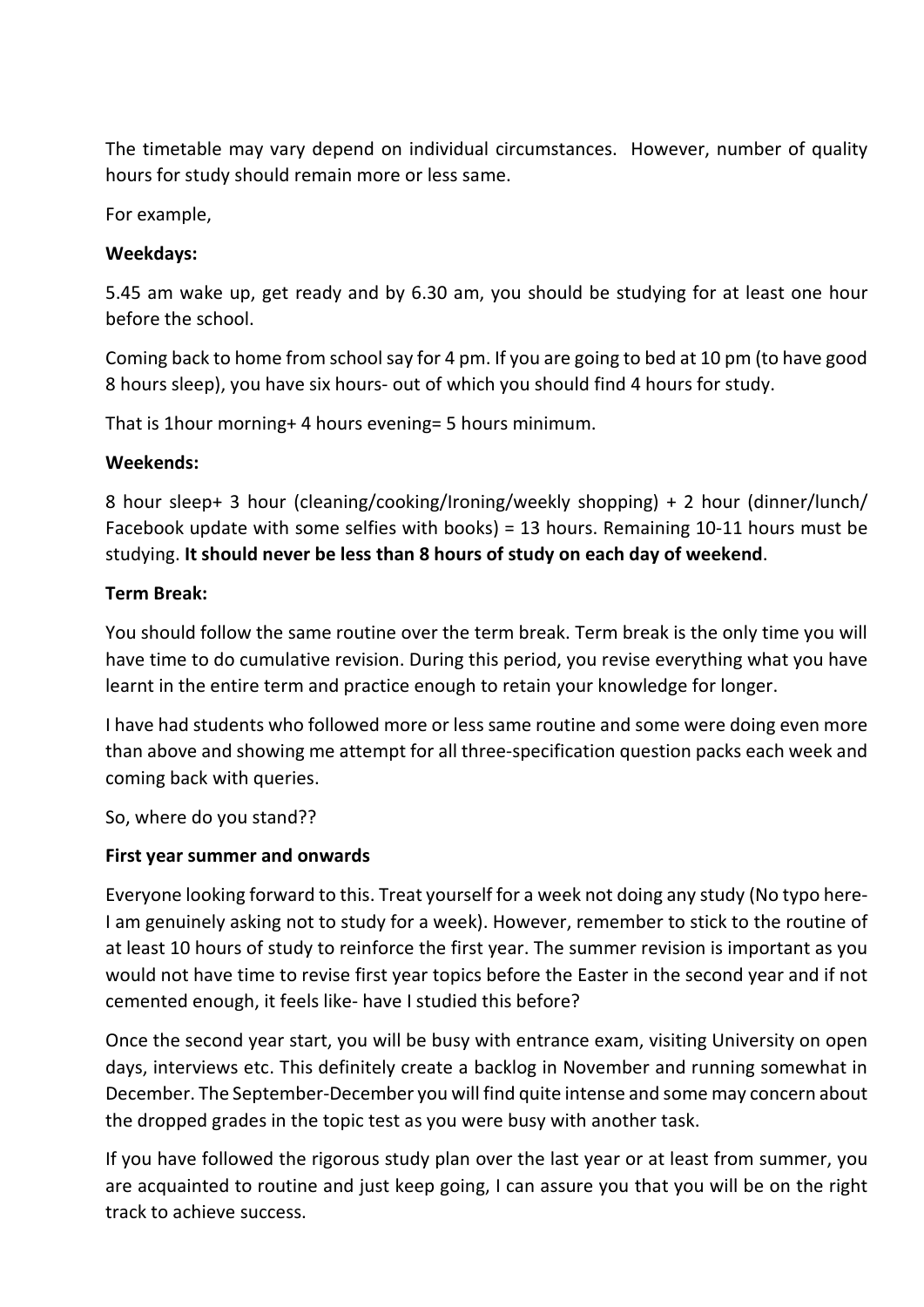## **First year Lesson Plan**

| <b>Topics</b>                                             | <b>Number of lessons (Aprrox)</b> | <b>Comments</b> |
|-----------------------------------------------------------|-----------------------------------|-----------------|
|                                                           | Each lesson 1.5 Hours)            |                 |
|                                                           |                                   |                 |
| <b>Alkanes</b>                                            | $\mathbf{1}$                      |                 |
| <b>Structure and Bonding</b>                              | $\overline{\mathbf{c}}$           |                 |
| <b>Periodicity and Ionisation energies</b>                | $\mathbf{2}$                      |                 |
| Elecgtronegativity; Intermolecular forces, Polar-non pol- | 3                                 |                 |
|                                                           |                                   |                 |
| Halogens (group 7) and Redox                              | 2                                 |                 |
| Advance redox for year 13)<br><b>Moles calculation</b>    | $\mathbf 1$<br>3                  |                 |
|                                                           |                                   |                 |
| <b>Group 2 elements</b>                                   | 1                                 |                 |
| <b>Naming of compounds</b>                                | $\overline{\mathbf{c}}$           |                 |
|                                                           |                                   |                 |
| Isomersim                                                 | $\mathbf{1}$                      |                 |
| <b>Alkenes</b>                                            | $\mathbf{2}$                      |                 |
| <b>Haloalkanes</b>                                        | $\overline{\mathbf{c}}$           |                 |
|                                                           |                                   |                 |
| Reflux, disitillation(exp. Techniques) and Alcohols       | 3                                 |                 |
| Polymer                                                   | 1                                 |                 |
|                                                           | 3                                 |                 |
| <b>Enthalpy changes</b>                                   |                                   |                 |
| Chemical equilibrium, le chatellier principle             | $\overline{\mathbf{c}}$           |                 |
| IR and mass spectroscopy                                  | $\mathbf{2}$                      |                 |
|                                                           |                                   |                 |
| <b>Total lessons</b>                                      | 33                                |                 |